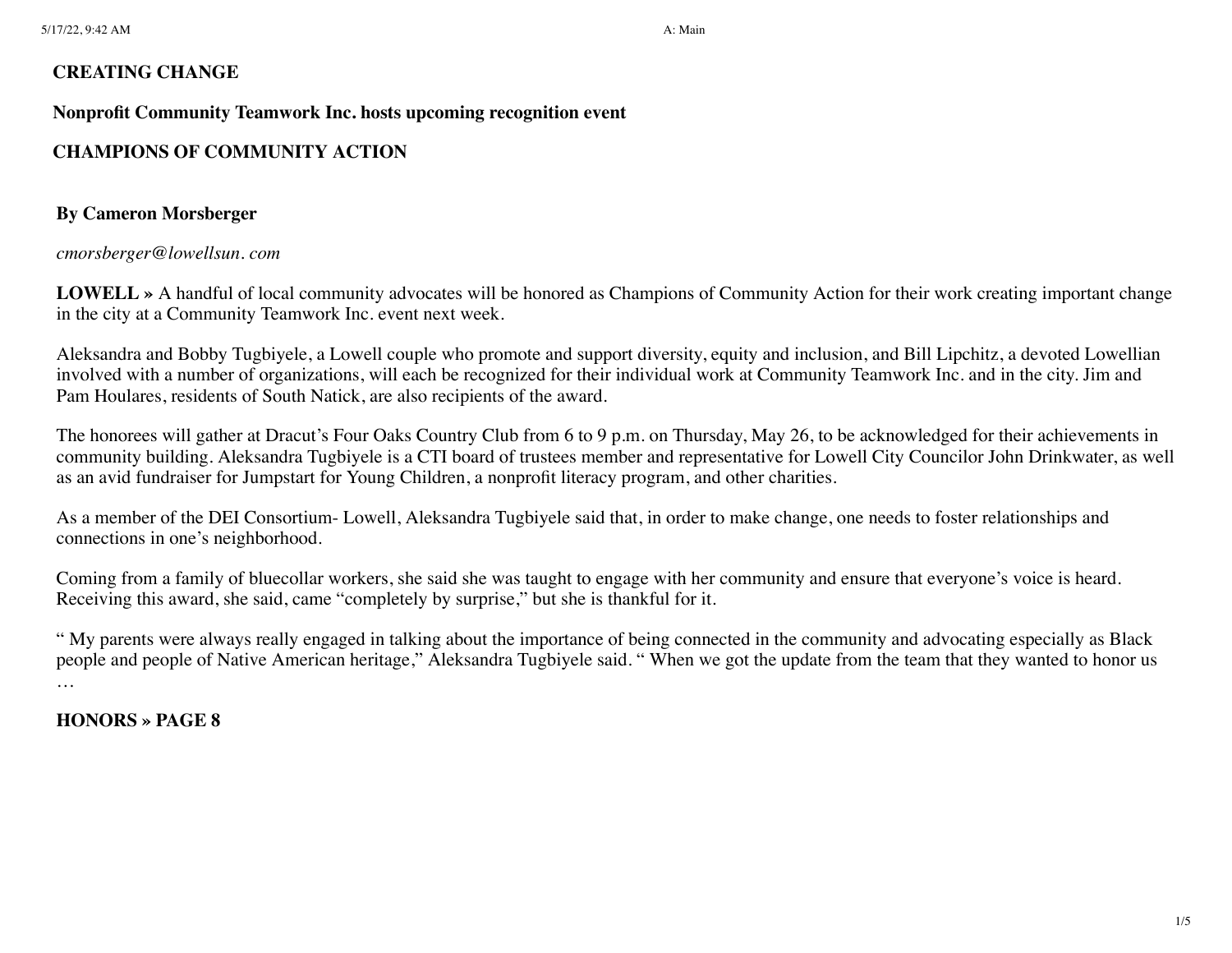

Aleksandra and Bobby Tugbiyele, Lowell DEI and community advocates, will be honored as Champions of Community Action at a Community Teamwork event next week.

PHOTOS COURTESY OF COMMUNITY TEAMWORK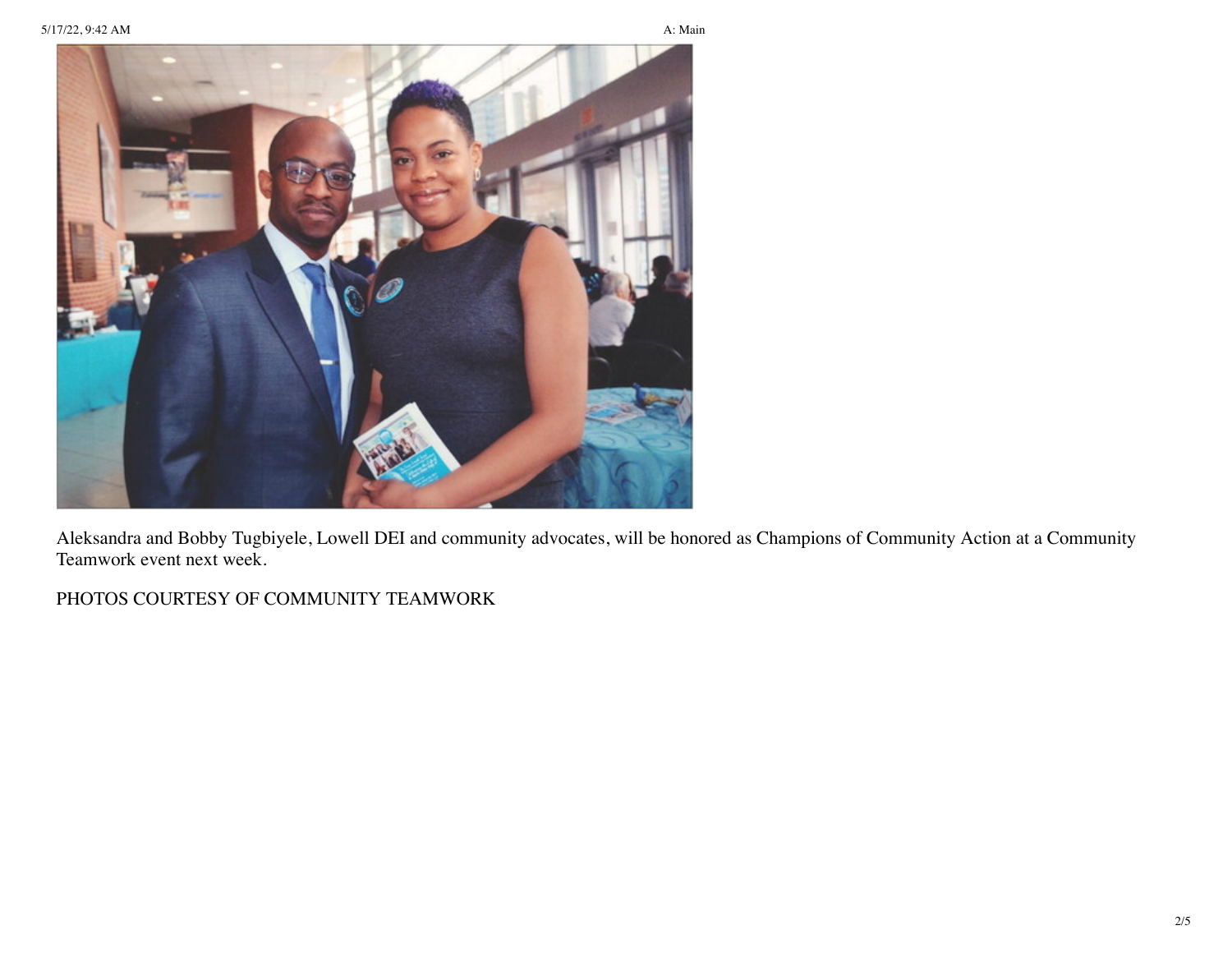5/17/22, 9:42 AM **A:** Main



Bill Lipchitz, who has worked with Community Teamwork for 51 years, will be recognized for his decades of service as a Champion of Community Action at a ceremony next week.

#### **Honors**

## **FROM PAGE 1**

' I remember thinking, ' Oh geez, we're just doing what we're supposed to do.'" Bobby Tugbiyele, founder and CEO of health care recruiting firm The Leap Network, worked in CTI's career services department, where he provided low- income, marginalized people with career advice and counseling.

He continues to work in spaces across Lowell, including at Lowell General Hospital and UMass Lowell, his and his wife's alma mater, and placed fourth in the race for City Council atlarge last year. To be honored with an award for his service to the community is surprising, Bobby Tugbiyele said, and he hopes his work speaks for itself.

"It's hard to put into words how I personally felt when we were informed that we were going to be honored in this capacity, because you're not doing this work, you're not speaking up, you're not advocating, you're not trying to respectfully challenge mindsets, you're not doing all of this for titles," Tugbiyele said. " You're doing this because it impacts the lives of those around you."

CTI is a nonprofit organization that supplies educational, economic and housing opportunities for people in need, partnering with anti-poverty organizations to provide important resources to communities across the region.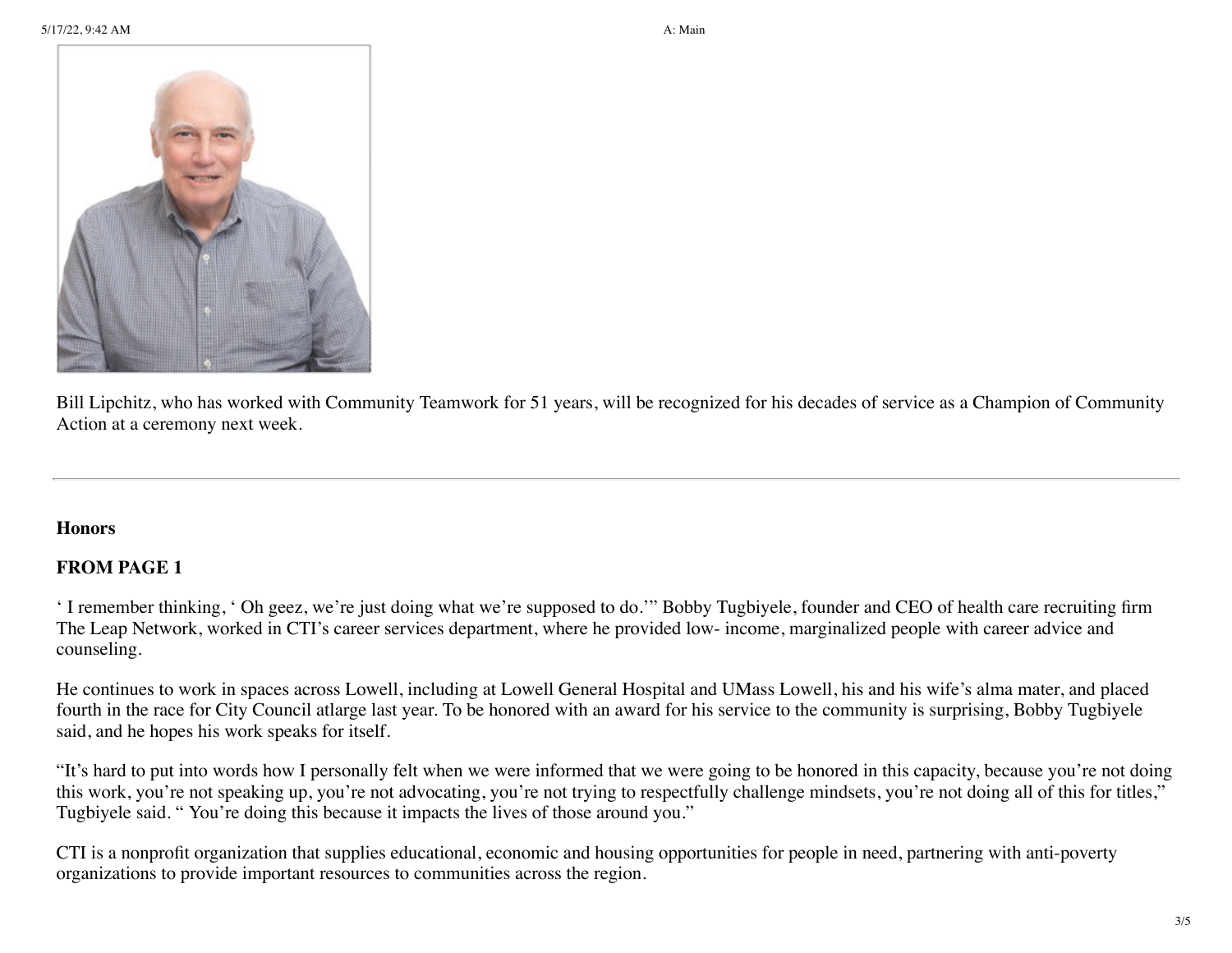5/17/22, 9:42 AM **A:** Main

Karen Frederick, CEO of Community Teamwork, said the Tugbiyeles are "deeply rooted in our community" and have been successful in identifying and solving many needs in Lowell. In selecting this year's awardees, Frederick said it was quite easy to decide to honor Aleksandra and Bobby Tugbiyele because, in short, they are "a power couple."

" We really wanted to look at people who display the community action spirit and that's identifying issues and then helping to solve them," Frederick said. " Our roots in community action are in helping people move from poverty, out of poverty and to stay out of poverty, and also our roots are in the civil rights movement, so equity is a huge underpinning for our work. And so this year, it was really easy to come up with our honorees."

Lipchitz recently celebrated his 51st year with CTI, having first joined as a community planner in the early 1970s. He then became the director of planning and development, a "one-man operation" and stuck with the organization ever since.

Lipchitz oversaw the 2013 creation of CTI's Common Ground Development Corporation, an affordable housing program that he continues to support. They have built a total of 51 units of housing in Westford's Stony Brook neighborhood and multiple units in Acton's former high school.

Of the award, Lipchitz said he is proud of what he has achieved over the last 50 years but is nevertheless surprised to receive this accolade.

" I know I've been there for a long time, and I know that, internally, they value what I do. It's nice to be recognized," Lipchitz said. "Action is all about what we can do, either individually or collectively, to make the community more economically viable for all. For low- income people to prosper, the whole community needs to prosper."

Pam and Jim Houlares will receive an award for their work as early education philanthropists. Pam Houlares spent 37 years as an educator and later a school principal, while her husband Jim worked for several decades as CTI's education coordinator at Head Start, a program that provides educational resources and support for young, low-income children.

With two children and four grandchildren, the Houlareses said they will continue to work to shape the future of their children and those in their community.

" It's so essential that we leave a positive and productive future for all children and families. We're both very strongly about that," Pam Houlares said. "It's really the essence of what we do, at the heart of what we do, and to this day, children are essential."

Frederick said she is looking forward to bringing all honorees together to highlight their achievements and impacts on Lowell and beyond.

" We're very excited to honor these folks," Frederick said. " We think they are just shining examples of community action in action."

Tickets to CTI's event next week are available at https:// bit.ly/3MkemHx.